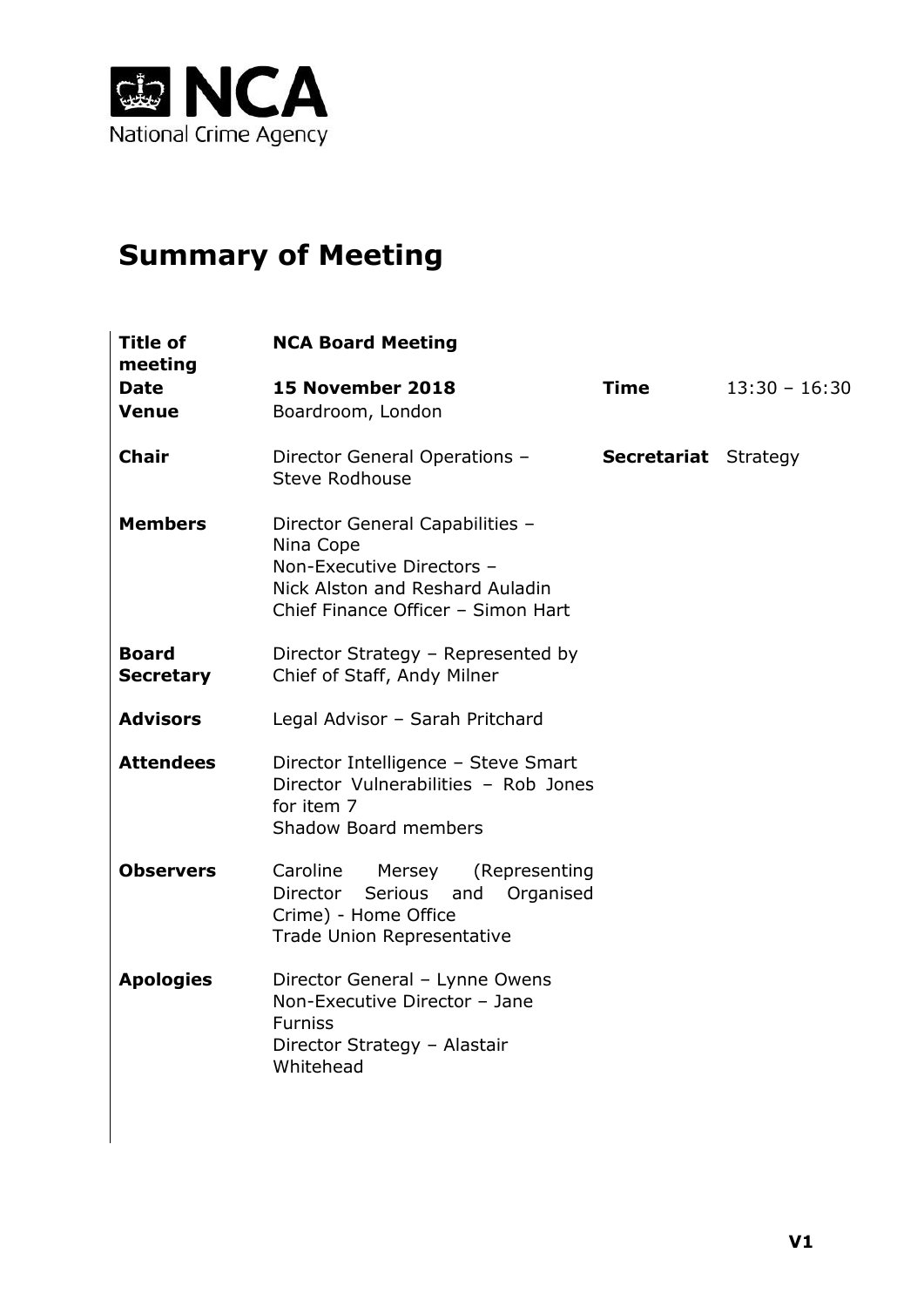# **Item 1: Apologies, Declarations of Interest and Minutes/Actions from the last meeting**

- 1.1 There were no new declarations of interest. Apologies were noted.
- 1.2 The minutes from the 3 October 2018 Board meeting were agreed.
- 1.3 The actions log was reviewed, with updates provided.

### **Item 2: Chair's Update**

2.1 The Chair provided an update to the meeting on current issues of note affecting the Agency.

#### **Item 3: Resources Report**

- 3.1 Chief Finance Officer introduced the report.
- 3.2 The Board discussed the paper and noted its contents.

## **Item 4: TEI10 and 11 Update Paper and Associated Actions**

- 4.1 Director General Capabilities introduced this paper.
- 4.2 The Board discussed the paper and agreed recommendations.

## **Item 5: International Review – DfID Funding**

- 5.1 Director Intelligence introduced this paper.
- 5.2 The Board discussed the paper and agreed recommendations.

#### **Item 6: Q2 Performance Report**

- 6.1 Director General Capabilities, introduced this paper, giving an overview of the Agency's performance.
- 6.2 The Board noted the report.

#### **Item 5: Target Operating Model**

- 7.1 Director General Capabilities and Director Vulnerabilities introduced this paper.
- 7.2 The Board discussed this paper and agreed recommendations.

## **Item 8: Illicit Finance Programme Business Case**

8.1 Director General Capabilities introduced this paper.